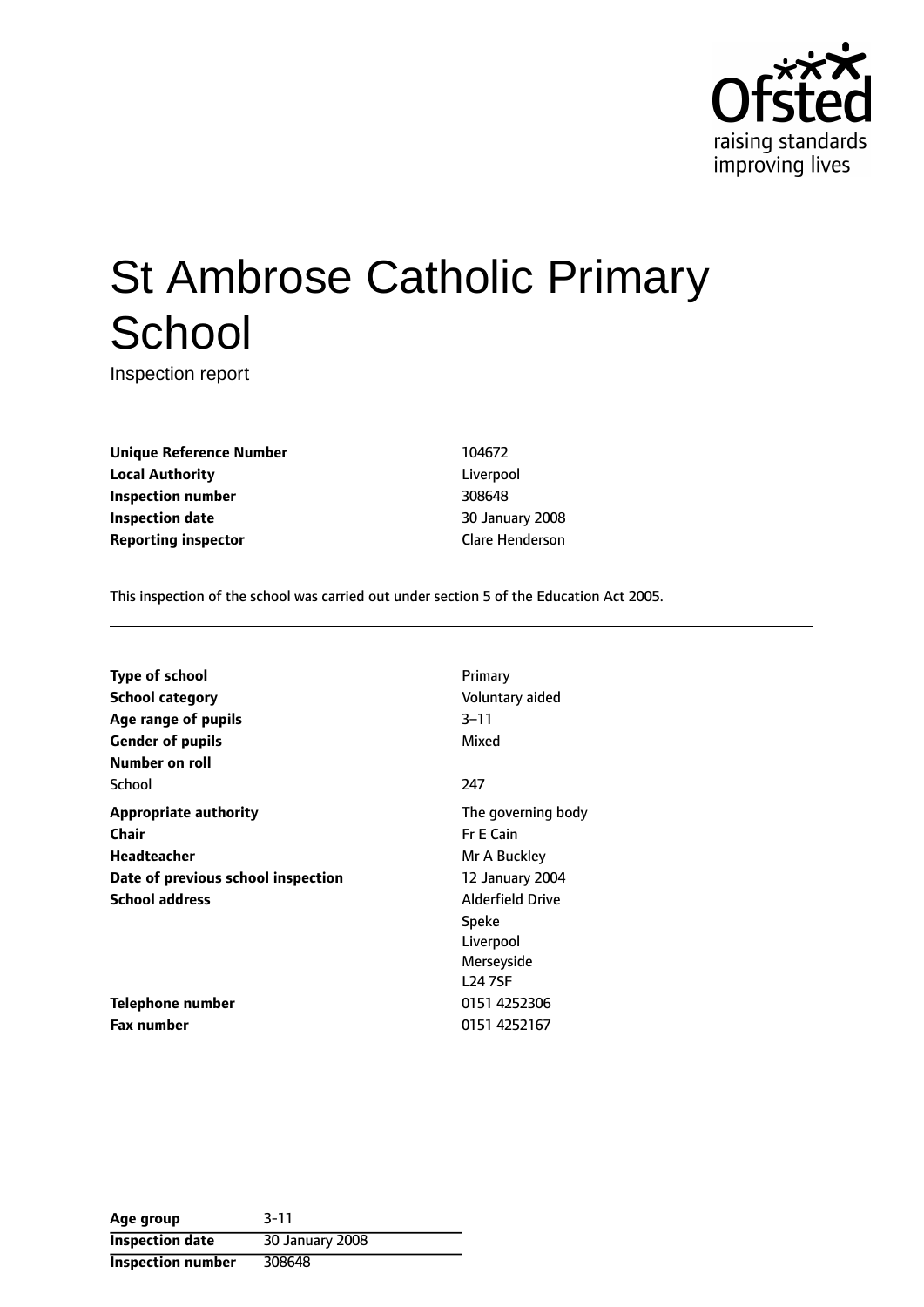.

© Crown copyright 2008

#### Website: www.ofsted.gov.uk

This document may be reproduced in whole or in part for non-commercial educational purposes, provided that the information quoted is reproduced without adaptation and the source and date of publication are stated.

Further copies of this report are obtainable from the school. Under the Education Act 2005, the school must provide a copy of this report free of charge to certain categories of people. A charge not exceeding the full cost of reproduction may be made for any other copies supplied.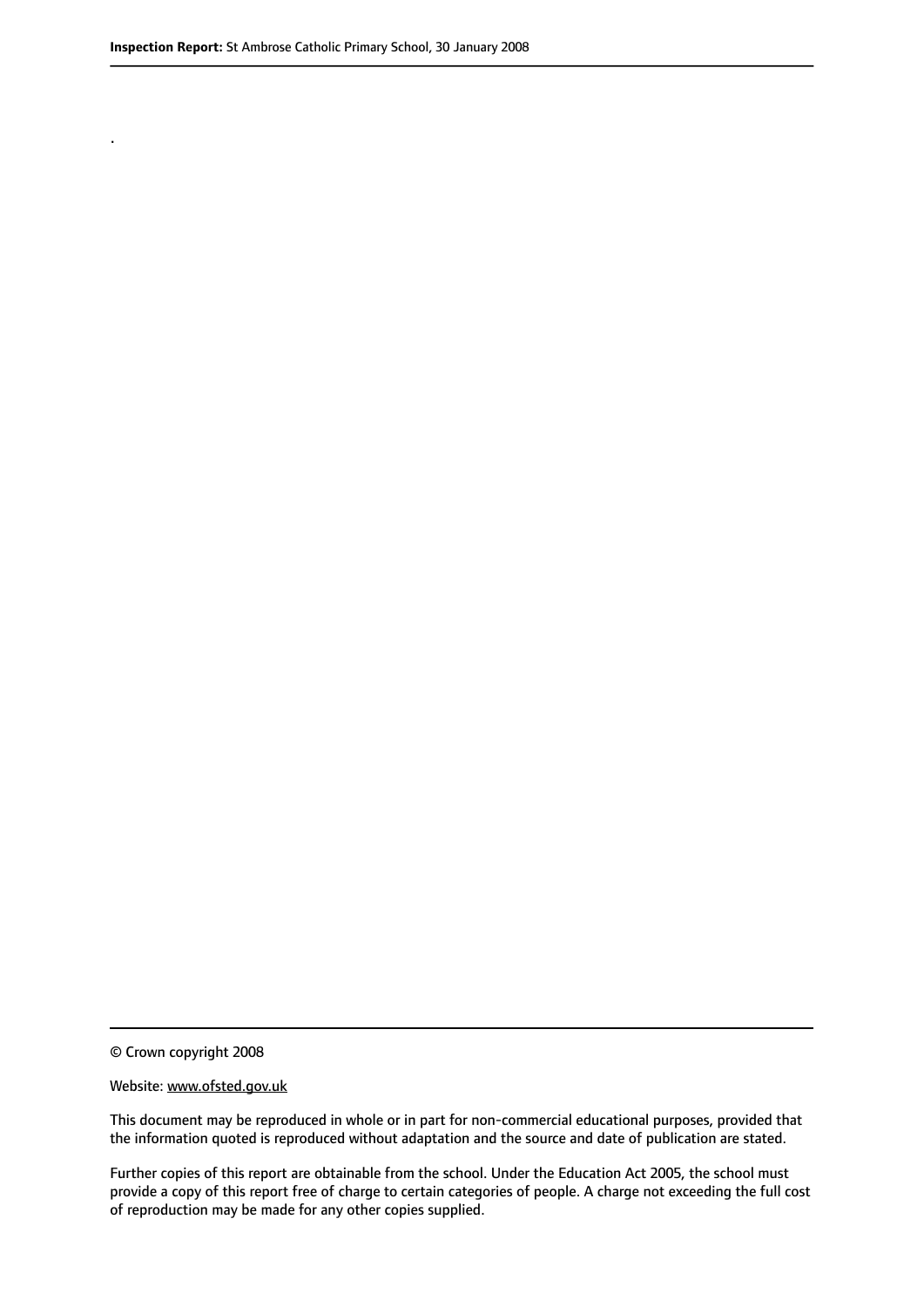## **Introduction**

The inspection was carried out by one Additional Inspector. The inspector evaluated the overall effectiveness of the school and investigated the following issues: whether standards and achievement for boys and more able pupils are high enough in writing; strengths of tracking systems in ensuring all pupils achieve their best; the quality of pupil's personal development and well-being, pastoral care and curriculum strengths. Evidence was gathered from observations of lessons, discussions with pupils and scrutiny of their work, discussions with the staff and the chair of governors, and analysis of the school's documents and parents' questionnaires. Other aspects were not investigated in detail, but the inspector found no evidence to suggest that the school's own assessments, as given in its self-evaluation, were not justified, and these have been included, where appropriate, in this report.

#### **Description of the school**

This school, above average in size, serves an area of Speke with significantly high social and economic disadvantage. Almost half the pupils are eligible for free school meals. The number identified as having learning difficulties and/or disabilities or vulnerable is well above average. Although most pupils are of White British heritage, a small but increasing proportion are of minority ethnic heritages or at an early stage of learning English. The school has gained a number of awards, including the Healthy Schools, Activemark, School Travel Plan and Basic Skills Quality Mark.

#### **Key for inspection grades**

| Outstanding  |
|--------------|
| Good         |
| Satisfactory |
| Inadequate   |
|              |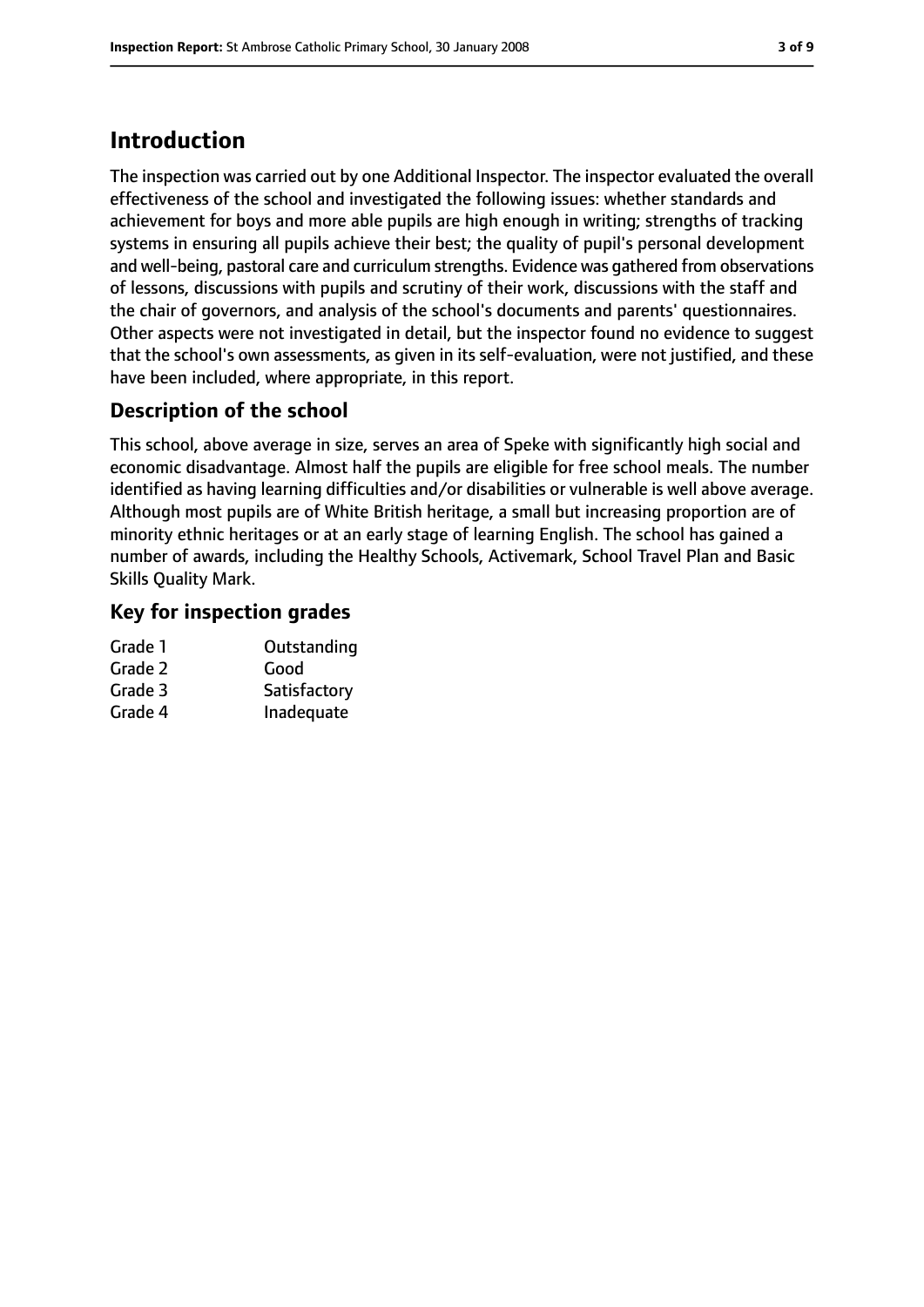### **Overall effectiveness of the school**

#### **Grade: 2**

This is a good school with outstanding features. Pupils flourish in this very caring, warm and welcoming school so that they make outstanding progress in their personal development and achieve well, academically. Excellent partnerships, for example, with parents and within the locality, help pupils to feel a strong sense of belonging and, as a result, they are very eager to contribute positively to all aspects of school life. Parents are confident that their children receive a high quality of education, saying, 'all members of staff are friendly and approachable and are very supportive of children and parental views and needs,' and again, 'coming to this school is the best start anyone could give their child'. The school is mostly accurate in its view of its own effectiveness and provides good value for money.

Most pupils start Year 1 with skills below those typical for their age. Standards reached by the end of Year 6 have risen steadily since the last inspection and, in 2007, were above the national average in mathematics and science, and average in English. Similarly, pupils in the current Year 6 are on track to reach levels above those expected nationally. Good quality teaching and support from skilful teaching assistants enable all pupils, including those with learning difficulties and/or disabilities and those at an early stage of learning English, to progress well. Consequently, by the time they leave, pupils' achievement is good. Through end of year assessments, teachers identified that a number of boys and more able pupils were underachieving in writing in Years 3 to 6. To address this, they provided more opportunities within the curriculum for pupils and, in particular boys, to develop their interest and skills in writing. The impact of this is not yet being fully seen in the standards pupils reach. This is because pupils are not always given enough guidance in their marked work as to what they need to do to improve their work further.

Pupils are excellent ambassadors for the school. Their spiritual, moral, social and cultural development is outstanding. Attendance hasimproved and is currently above average. Behaviour is excellent and pupils treat their classmates and, in particular, those who are new to the school with dignity and respect. They are proud to share what they do to promote healthy and safe lifestyles and to develop their enterprise skills. Pupils thoroughly enjoy learning because the curriculum includes an outstanding range of enriching experiences, both in lessons and beyond the normal school day. These include the opportunity to learn Spanish and to develop their musical and sporting interests and talents.

Pupils' growing confidence and maturity are seen in the wide range of responsibilities they eagerly undertake. Pupils who are school councillors, playground leaders or 'peer mediators' ensure that everyone is happy and safe in the playground, helping younger children to benefit to the full from the activities available. Within these roles, pupils gain valuable skills that help them prepare for their future.

Within the good teaching there are some first-rate features. For example, the lively and fun way mathematics lessons are taught in Year 6. These lessons expertly link speaking and listening, physical education and mathematical skills and are extremely popular. They contribute both to pupils' enjoyment and to the above average standards reached in this subject by the end of Year 6. Similarly, as a result of the improvements to provision for information and communication technology (ICT) since the previous inspection, pupils have many opportunities to practise their skills across the subjects of the curriculum.

Leadership and management are good. A key factor in this is the effective leadership of the headteacher. Making sure that every child is nurtured in the excellent caring and supportive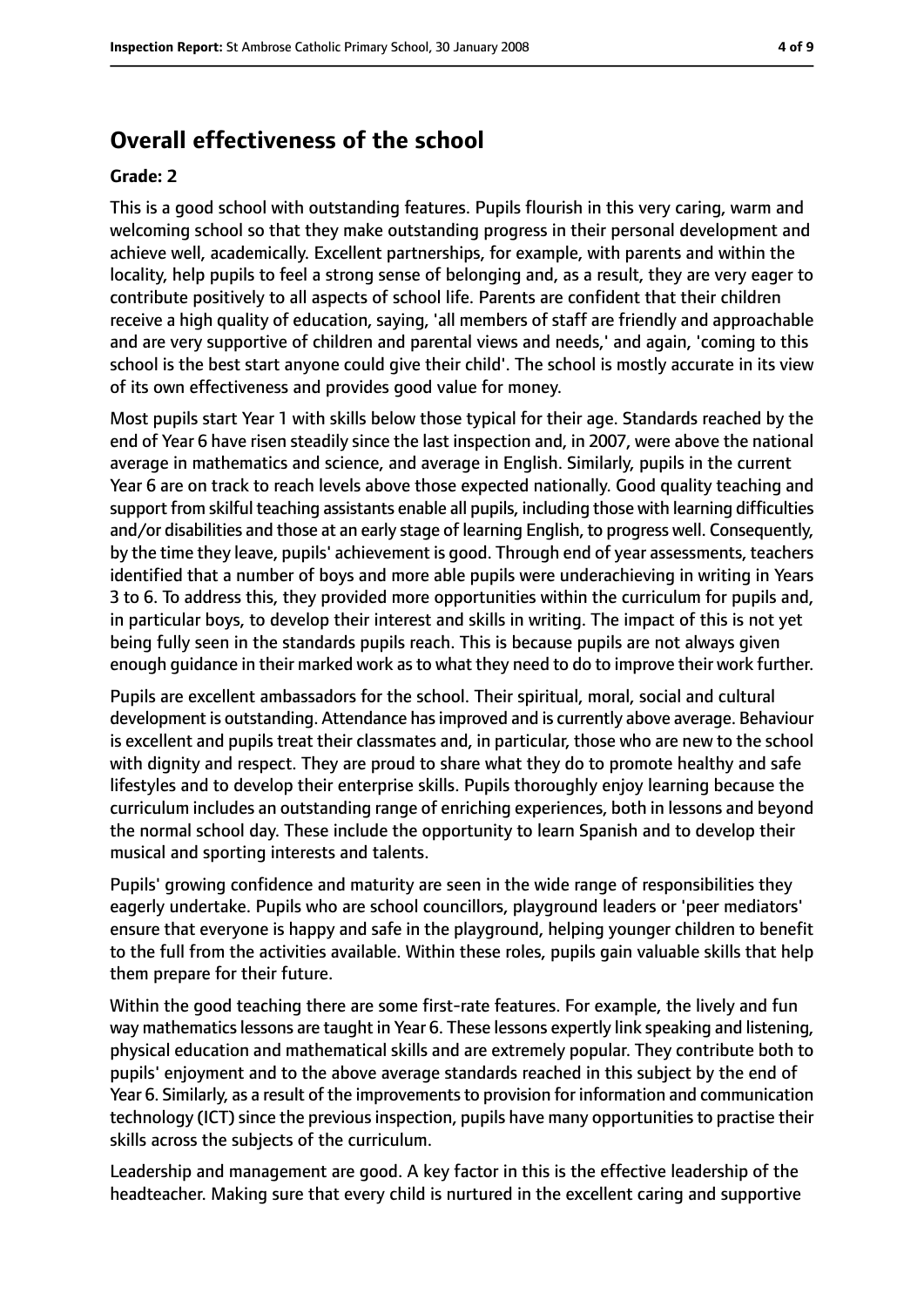environment so that they can reach their full potential is never off his agenda. As a result, standards are rising, particularly in mathematics and science. The school does not stand still and is continually searching out opportunities for achieving more. Although leaders and managers are extremely committed and supportive, they do not monitor or use information about pupils' progress regularly enough in order to have a clear picture of whether all pupils are on track to reach their targets. Governance, which is supportive and challenging of the school's progress, has improved significantly since the previous inspection. The good improvements seen since then demonstrate that the school has a good capacity to improve further.

#### **Effectiveness of the Foundation Stage**

#### **Grade: 2**

When children join the Nursery, their skills are below those typical for their age and, for many, well below in their speaking, listening and social skills. A lively, stimulating environment, both indoors and within the recently improved outdoor environment, good teamwork between teachers and teaching assistants, and strong links with parents ensure that children get off to a good start. Adults make the most of every opportunity to help children to learn to get along well together, grow in confidence and behave well. As a result, by the time they start Year 1, children have progressed well, despite reaching standards below those expected for their age. Leadership and management are good. Staff communicate regularly and are clear about how well individual children are getting on. The information about the small day-to-day steps in children's progress is used well to ensure that activities help children to build on what they can already do. There remains scope, however, to use this information more robustly in order to identify where children's progress might be accelerated, and to pinpoint how the curriculum could be adjusted accordingly.

#### **What the school should do to improve further**

- Refine and strengthen tracking systems in order to monitor pupils' progress more closely.
- Improve achievement in writing in Years 3 to 6 and, in particular, for boys and the more able pupils.
- Ensure that marking consistently quides pupils in the next step in their learning.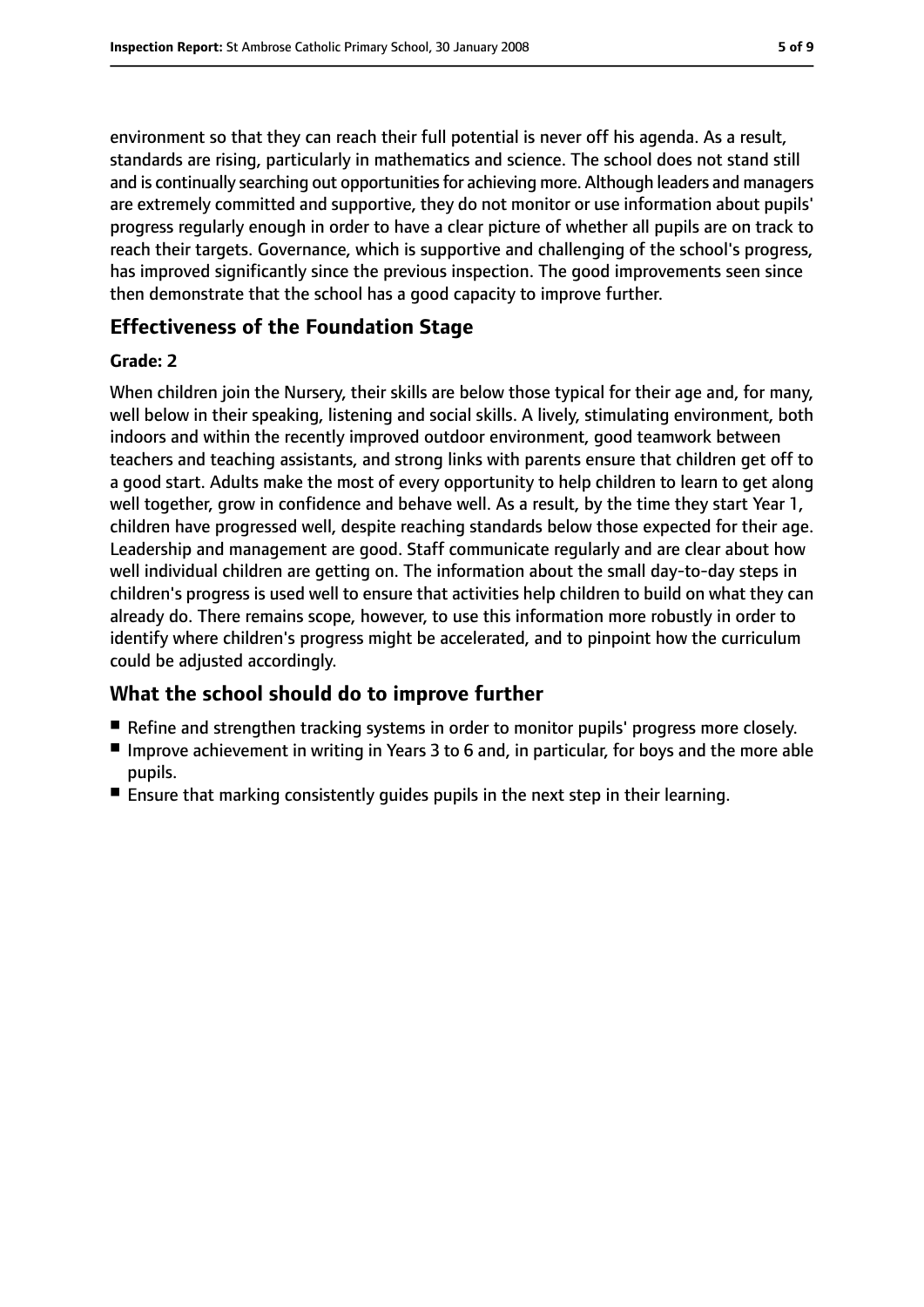**Any complaints about the inspection or the report should be made following the procedures set out in the guidance 'Complaints about school inspection', which is available from Ofsted's website: www.ofsted.gov.uk.**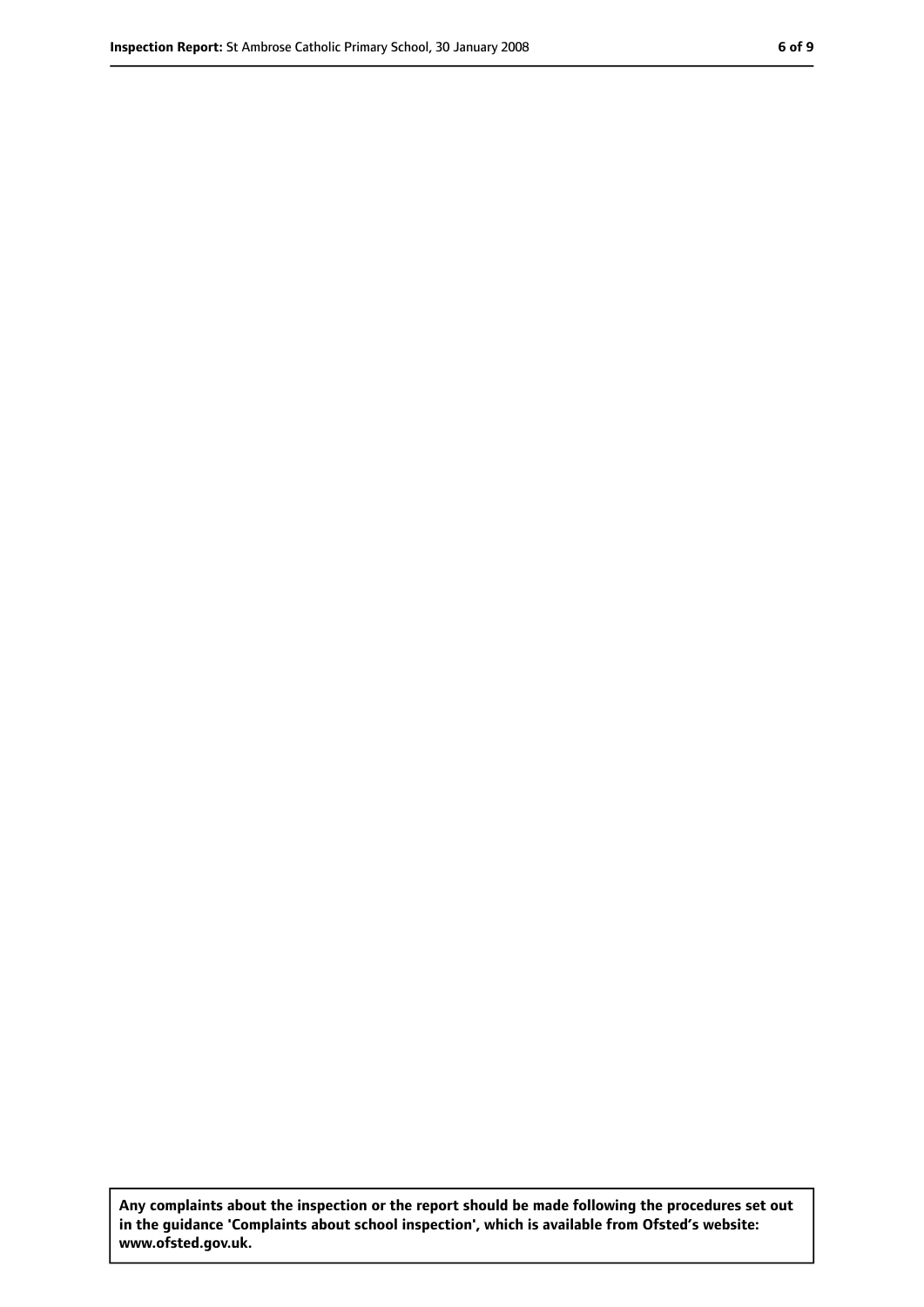## **Inspection judgements**

| $^{\backprime}$ Key to judgements: grade 1 is outstanding, grade 2 good, grade 3 satisfactory, and | <b>School</b>  |
|----------------------------------------------------------------------------------------------------|----------------|
| arade 4 inadequate                                                                                 | <b>Overall</b> |

#### **Overall effectiveness**

| How effective, efficient and inclusive is the provision of education, integrated<br>care and any extended services in meeting the needs of learners? |     |
|------------------------------------------------------------------------------------------------------------------------------------------------------|-----|
| Effective steps have been taken to promote improvement since the last<br>inspection                                                                  | Yes |
| How well does the school work in partnership with others to promote learners'<br>well-being?                                                         |     |
| The effectiveness of the Foundation Stage                                                                                                            |     |
| The capacity to make any necessary improvements                                                                                                      |     |

#### **Achievement and standards**

| How well do learners achieve?                                                                               |  |
|-------------------------------------------------------------------------------------------------------------|--|
| The standards <sup>1</sup> reached by learners                                                              |  |
| How well learners make progress, taking account of any significant variations between<br>groups of learners |  |
| How well learners with learning difficulties and disabilities make progress                                 |  |

#### **Personal development and well-being**

| How good is the overall personal development and well-being of the<br>learners?                                  |  |
|------------------------------------------------------------------------------------------------------------------|--|
| The extent of learners' spiritual, moral, social and cultural development                                        |  |
| The extent to which learners adopt healthy lifestyles                                                            |  |
| The extent to which learners adopt safe practices                                                                |  |
| How well learners enjoy their education                                                                          |  |
| The attendance of learners                                                                                       |  |
| The behaviour of learners                                                                                        |  |
| The extent to which learners make a positive contribution to the community                                       |  |
| How well learners develop workplace and other skills that will contribute to<br>their future economic well-being |  |

#### **The quality of provision**

| How effective are teaching and learning in meeting the full range of the<br>learners' needs?          |  |
|-------------------------------------------------------------------------------------------------------|--|
| How well do the curriculum and other activities meet the range of needs<br>and interests of learners? |  |
| How well are learners cared for, guided and supported?                                                |  |

#### **Annex A**

 $^1$  Grade 1 - Exceptionally and consistently high; Grade 2 - Generally above average with none significantly below average; Grade 3 - Broadly average to below average; Grade 4 - Exceptionally low.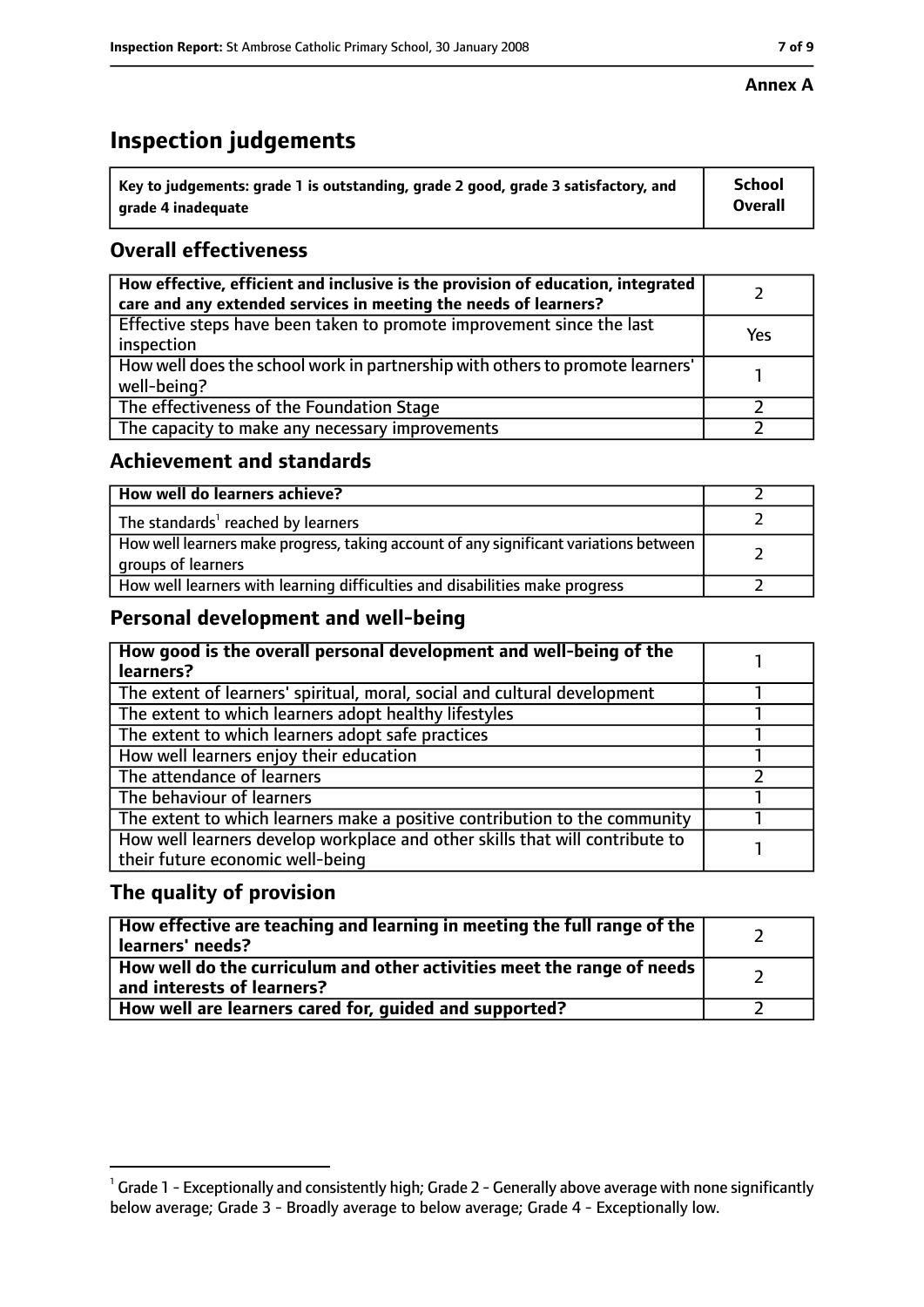# **Leadership and management**

| How effective are leadership and management in raising achievement              |     |
|---------------------------------------------------------------------------------|-----|
| and supporting all learners?                                                    |     |
| How effectively leaders and managers at all levels set clear direction leading  |     |
| to improvement and promote high quality of care and education                   |     |
| How effectively leaders and managers use challenging targets to raise standards |     |
| The effectiveness of the school's self-evaluation                               |     |
| How well equality of opportunity is promoted and discrimination tackled so      |     |
| that all learners achieve as well as they can                                   |     |
| How effectively and efficiently resources, including staff, are deployed to     | 7   |
| achieve value for money                                                         |     |
| The extent to which governors and other supervisory boards discharge their      |     |
| responsibilities                                                                |     |
| Do procedures for safequarding learners meet current government                 | Yes |
| requirements?                                                                   |     |
| Does this school require special measures?                                      | No  |
| Does this school require a notice to improve?                                   | No  |